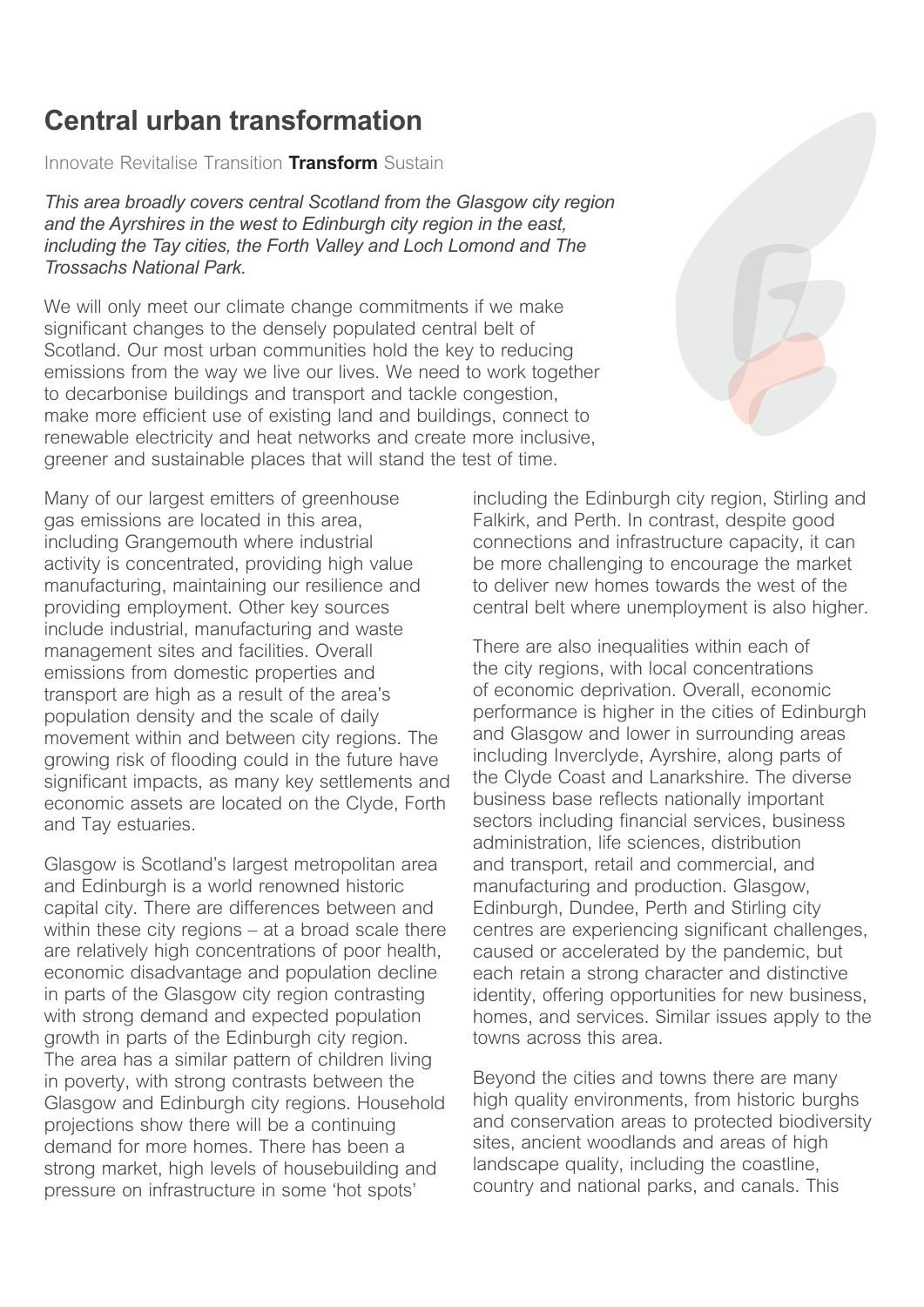*brings opportunities for outdoor recreation within a short distance of the majority of Scotland's population. We have made progress in restoring and reusing areas which were historically a focus for heavy industry and mining, and which left a legacy of disused sites and areas blighted by dereliction. The coast is an integral part of the area's identity, combining natural and cultural heritage and acting as a focus for investment and regeneration.*

*A coherent strategy that focuses on climate change and responds to the challenges of the pandemic will drive forward change to tackle inequalities and build a new, greener, future for this part of the country.*

*In this area we will:*

- *• pioneer low-carbon, resilient urban living;*
- *• reinvent and future-proof city centres;*
- *• accelerate urban greening;*
- *• rediscover urban coasts and waterfronts;*
- *• reuse land and buildings;*
- *• invest in net zero housing solutions;*
- *• grow a wellbeing economy;*
- *• reimagine development on the urban fringe; and*
- *• improve urban accessibility.*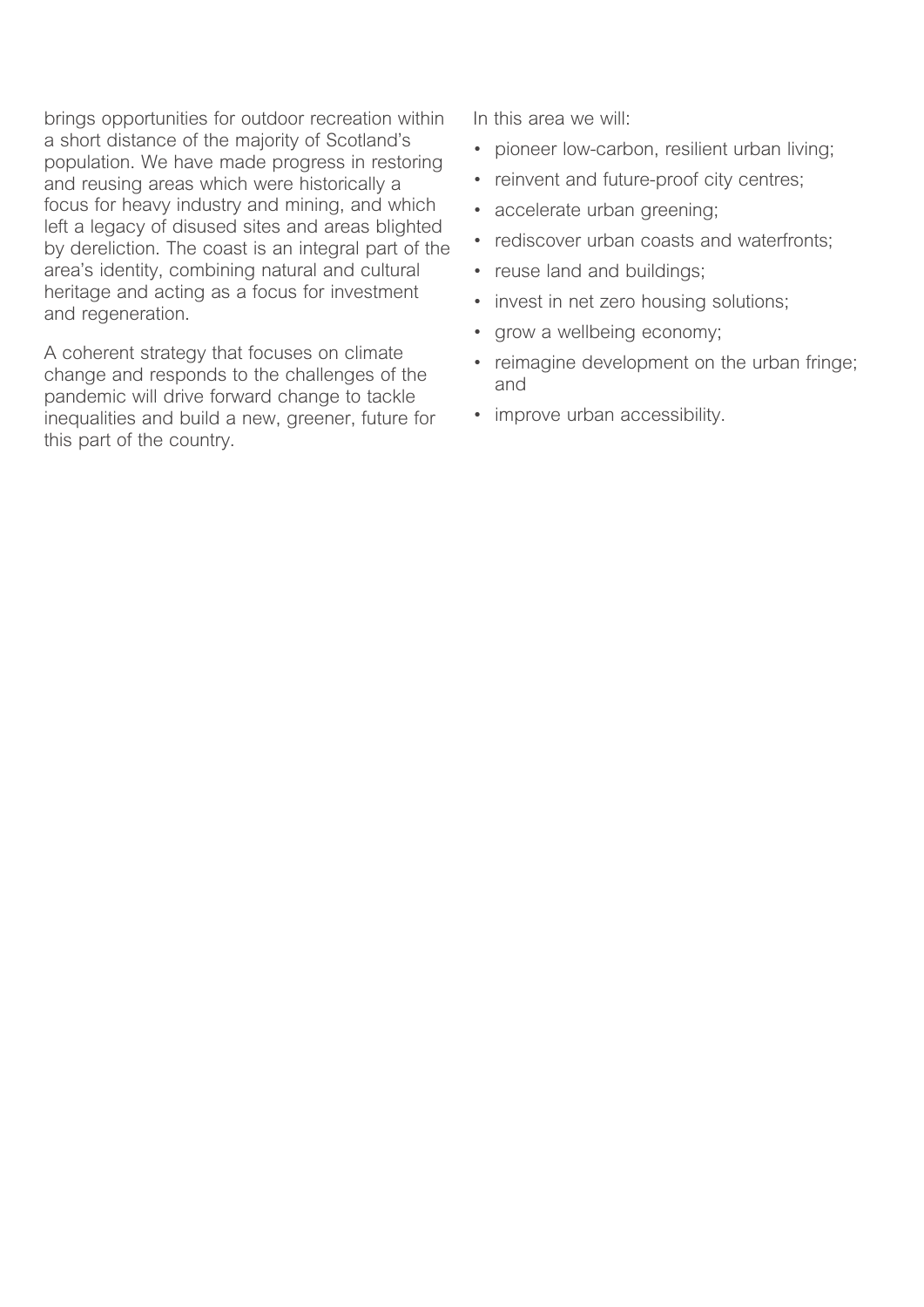## **Central urban transformation**

## Legend



Strategic maritime routes

Strategic connection



Blue economy

### **Liveable places**

- Central Scotland Green Network
- National Walking, Cycling and Wheeling  $\binom{2}{2}$ Network
- Urban Mass / Rapid Transit Networks Aberdeen, Edinburgh and Glasgow
- Urban Sustainable, Blue and Green Drainage Solutions Edinburgh and Glasgow
- Circular Economy Material Management  $\left(5\right)$ Facilities
- Digital Fibre Network  $\odot$

### **Productive places**

- $\circ$ Industrial Green Transition Zones
- $\circledcirc$ Pumped Hydro Storage
- Hunterston Strategic Asset  $(10)$
- **Strategic Renewable Electricity Generation**  $\sqrt{12}$ and Transmission Infrastructure
- **High Speed Rail**  $\overline{13}$

#### **Distinctive places**

- Clyde Mission  $\overline{14}$
- $\sqrt{16}$ Dundee Waterfront
- Edinburgh Waterfront  $\overline{17}$
- Stranraer Gateway  $\sqrt{18}$

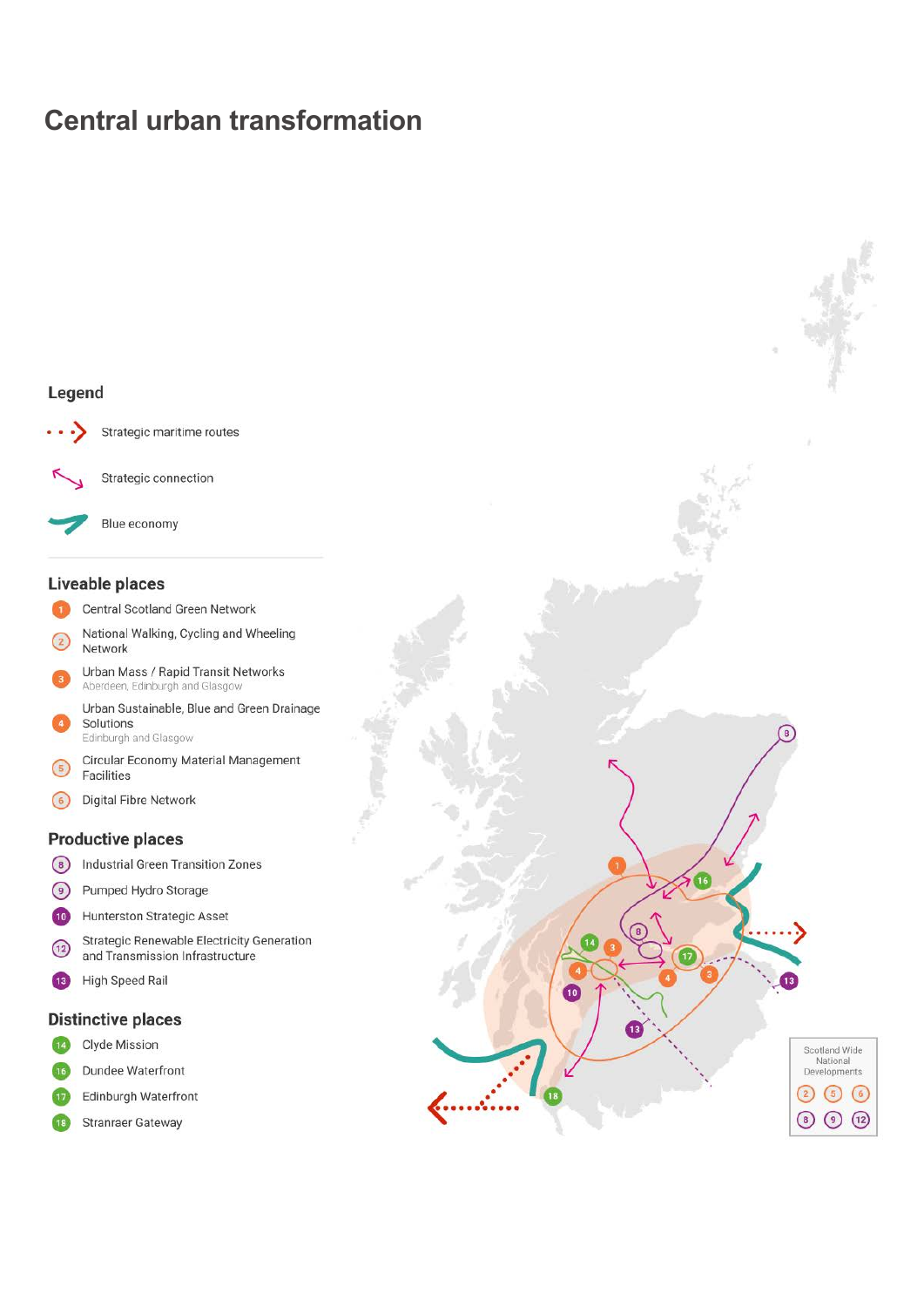# **Actions**

## **13. Pioneer low-carbon, resilient urban living**

*This area will require concerted effort to develop a network of 20 minute neighbourhoods, and clusters of communities with fair access to a range of services that support sustainable living. Planning should focus on revitalising cities and towns at scale, supporting a finer grained approach to placemaking, and a more intricate mix of land uses and density. This should incorporate networks of natural spaces and blue and green infrastructure, to create health and wellbeing benefits, increase resilience to climate change and support the growth of green job opportunities.*

*The car-based design of some of our places, including many suburban areas and new towns, mean that a significant shift to a more people centred approach will be required. Planning can help retrofit facilities and services into areas where they are scarce, such as predominantly residential areas, to enable better integrated mixed use areas. City, town and neighbourhood centres can be at the heart of this if they are planned to strengthen self-sufficiency and bring services and jobs closer to homes. The recommendations of the recent town centre review can be delivered by supporting a wider range of uses and making the most of their assets.*

*Accessibility will be a key part of the transition and will involve investment in infrastructure and services in line with the sustainable travel and investment hierarchies, to improve fair access and reduce carbon emissions. Active travel networks will need to expand to make walking, wheeling and cycling an attractive, convenient, safe, and sustainable choice for everyday travel. There are significant opportunities for investment in heat networks, energy storage and the circular economy to create more sustainable neighbourhoods.*

*As a nation we have a particular obligation to do more to tackle the concentration of poor health outcomes in west central Scotland. Action is needed to reduce inequality and improve health and wellbeing so that everyone*  *is able to thrive. Better places can do more to support lifelong health and wellbeing by providing more affordable, warmer homes that are connected to services. Access to quality greenspace and nature-based solutions can help to mitigate health inequalities and improve physical and mental health, by providing opportunities for play, socialising, relaxation and physical activity. We also need to reduce urban car use to help tackle emissions and air pollution. Local and affordable access to health and social care facilities will need to be built into our future places and can benefit from continuing investment in digital infrastructure and innovation.*

## **14. Reinvent and future proof city centres**

*Scotland's city centres are socially and culturally important, supporting our productivity and stimulating innovation and investment. The pandemic has generated severe impacts and longer-term challenges for our city centres. The City Centre Recovery Taskforce is developing a shared vision for their future and the City Centre Recovery Fund will support their recovery and repurposing. This is a nationally significant opportunity to contribute to Scotland's economic recovery and to achieve a wellbeing economy.*

*The Glasgow city region is reimagining its future to build in climate resilience, develop a wellbeing economy, improve health and wellbeing and support environmental regeneration. The city centre, an exceptional asset and a primary location and cultural destination, has been significantly impacted by unprecedented changes in working patterns, service provision and the retail sector. Whilst these changes may not be sustained in the long term, now is the time to accelerate work to diversify the city centre and invest in maintaining and reusing existing buildings so that it can evolve to be a more carbon conscious place. Existing connections mean the centre could sustain many more homes, revitalising places and creating a 24 hour city that is safe and open to everyone. Significant investment in schools, community services and greenspace will be needed to achieve this and more creative use of the public realm and a low emission zone will help to make this a safer and healthier environment for*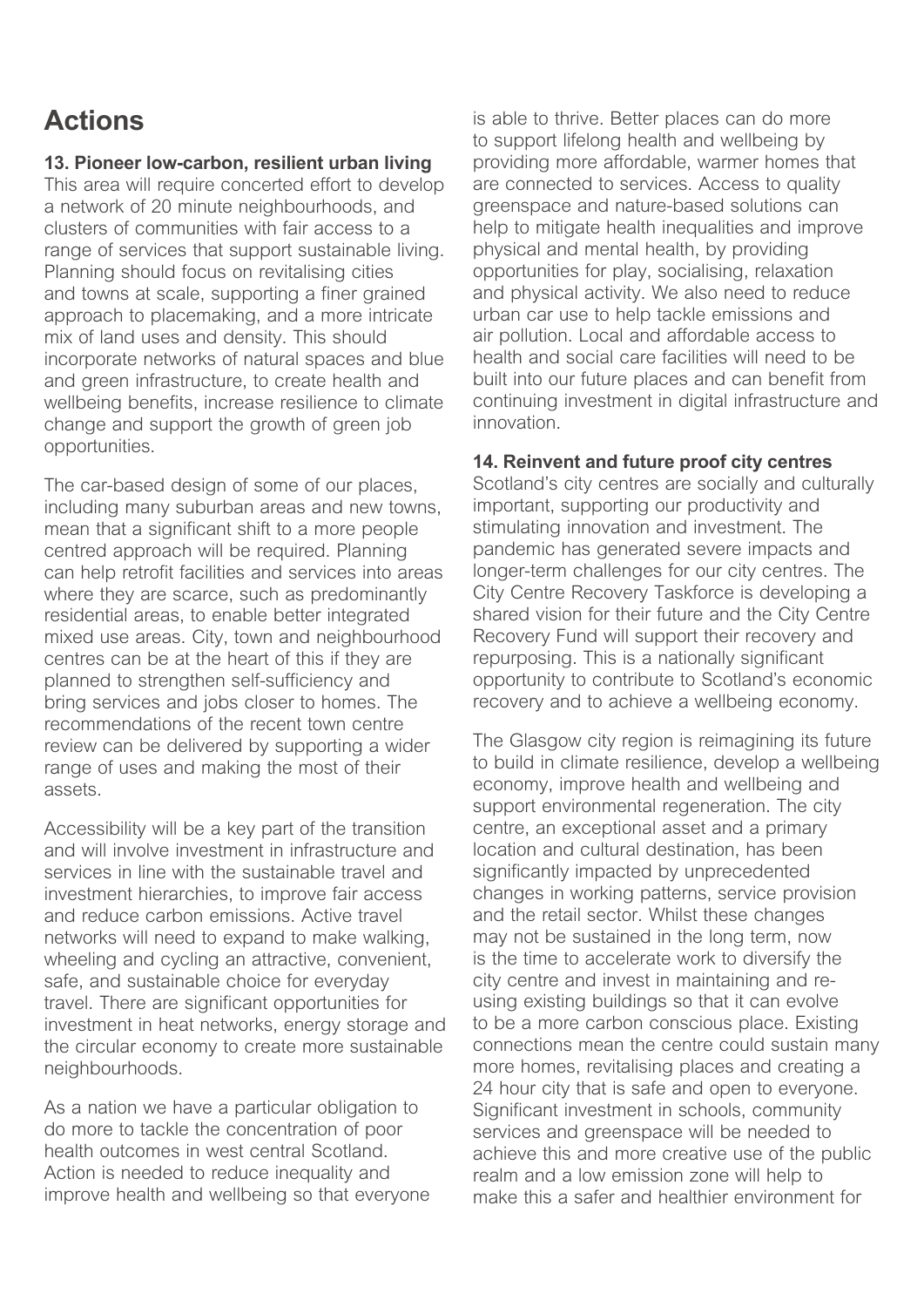*people of all ages. Innovative solutions, such as retrofitting energy efficiency measures to social housing across the city, could be extended to help improve the built fabric of the city centre's commercial properties.*

*Edinburgh has similar challenges and opportunities for positive change. High interest in investment and associated demand for new homes means that planning will need to help deliver sustainable development that supports the quality of life of existing and future residents. As a capital city with a World Heritage Site at its core, it will be crucial that future development takes into account the capacity of the city itself and its surrounding communities and makes the most of its exceptional heritage assets, places and cultural wealth. The City Centre Transformation Plan supports a move away from a car-based city centre to create a more liveable and attractive place to live, work and visit. The Forth Bridge is also an inscribed UNESCO World Heritage Site, and our rich industrial and cultural heritage remains apparent across the area.*

*Dundee is well on the way towards reinventing itself through regeneration of the waterfront, unlocking strategic sites for new homes and new opportunities for innovation and economic development arising such as the Eden Project, the Michelin Scotland Innovation Park and at the port. Continued regeneration in this area, building on the city's rich culture, sense of place and appetite to innovate will also contribute to the overall aims for this part of Scotland. The V&A will continue to be a focal point for this, evolving to become a National Centre for Design within this UNESCO City of Design. Perth is managing housing development in strategic development areas and transport infrastructure investment and the creation of a bus and rail interchange to support modal shift and establish a new gateway to the city. Stirling is bringing forward new opportunities for innovation and investment, building on the city's strong heritage and supported by the area's educational institutions.*

## **15. Accelerate urban greening**

*The greening of the built environment, including former industrial areas, is a long-held ambition that we now need to expedite to significantly reduce emissions, adapt to the future impacts of climate change and tackle biodiversity loss. Investment in green infrastructure will support urban sustainability, help to restore biodiversity, contribute to our overall targets for reducing emissions and improve health and wellbeing. By weaving blue and green infrastructure across our urban fabric we can ensure that nature and the outdoors are accessible to everyone, supporting lifelong health and wellbeing and creating places that are more resilient to flooding.*

*There is much that we have already learned from past work, for example initiatives to naturalise former mining features, reclaiming canals as a cultural heritage and natural asset, and extensive woodland creation. Wider woodland expansion across more urban areas could make a significant contribution to improving air quality and quality of life by reducing pollution, managing water and cooling urban environments. Blue and green networks can help to deliver compact and liveable cities.*

*Many initiatives will come together to achieve urban greening:*

- *• The Central Scotland Green Network will continue to bring together environmental enhancement projects. Initiatives such as the John Muir Pollinator Way demonstrate how nature networks can help restore and better connect biodiversity and enhance green infrastructure at a landscape scale.*
- *• The Glasgow City Region Green Network, a long-term transformational programme of environmental action, can achieve a step change in the quality and benefits of green places across west central Scotland and bring enhanced biodiversity closer to communities. As part of this, the Clyde Climate Forest is proposing natural solutions at scale across the Glasgow city region.*
- *• The Inner Forth Futures Partnership is tackling the effects of climate change and providing recreation benefits through projects such as peatland restoration and woodland expansion.*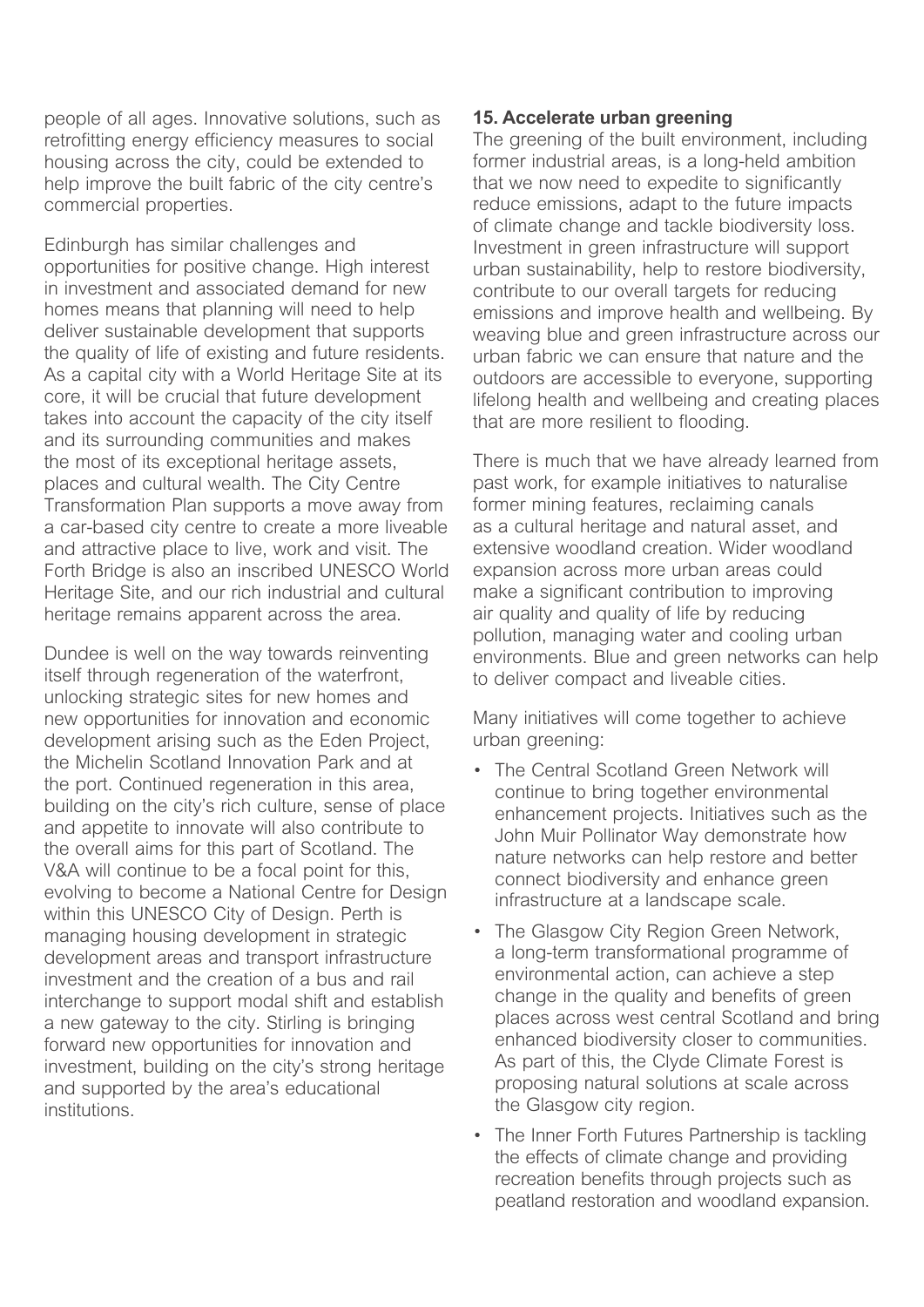- *• The River Leven Project in Fife is a holistic place based approach to development. Blue and green infrastructure will support investment and provide environmental, health and wellbeing benefits for communities.*
- *• The Tayside strategic green and active travel network also aims to create regionally significant assets that contribute to the quality of the area.*
- *• There is a particular opportunity to build on the successful regeneration of our canals to provide an invaluable strategic greenspace that connects communities across the area as a whole, contributes to its strong post-industrial heritage and provides wider functions such as water management to support future resilience to climate change. The potential of a canal asset should be recognised as a shared priority.*

**16. Rediscover urban coasts and waterfronts**

*The region's coasts and firths define the area's history and shapes its sense of place. There is potential to unlock the strategic importance of coasts, estuary and river corridors for climate mitigation, resilience and positive environmental change. Coastal change will need to be managed to build long term resilience and future-proof our waterfronts. Progress has been made to create long-distance walking and cycling routes and to open up access to waterfront spaces and reclaim them as a resource for people as well as industry. There will be a need to tackle coastal erosion, flood risk and storm surges, and to build in natural solutions which work with the unique biodiversity and landscape character of these important places.*

*These coasts are rich in cultural and natural heritage. Along the Inner Forth various projects provide multiple benefits, including flood management, cultural landscape enhancement, habitat creation, access and tourism. Edinburgh's waterfront regeneration is ongoing with Granton benefiting from an ambitious masterplan, the tram extension to Leith progressing and potential development at Seafield helping to redefine the city's relationship with its coastline, reusing existing assets and helping Edinburgh to become a more liveable* 

*city. A masterplanned approach to regenerating the Edinburgh Waterfront can take into account opportunities for the Port of Leith to service the offshore energy sector.*

*The successful regeneration of Dundee Waterfront has demonstrated the potential to make sustainable use of our urban coasts, and ongoing proposals include the creation of a marina at Victoria Dock and further development of central waterfront sites.*

*A national collaboration to support the Clyde Mission also has significant potential to accelerate change, attract investment and achieve wider benefits for communities. This ambitious project will reuse extensive areas of vacant and derelict land in accessible locations. The wider Clyde Coast, an iconic area rich in cultural heritage and natural assets, can be reimagined through collective efforts on regeneration in coastal communities such as Dunoon and Rothesay. The area's accessibility by train and water means that it is an ideal location for low-carbon tourism and leisure.*

*Key ports in this area can play a central role in supporting the expansion of renewable energy, in particular offshore wind energy. It will also be important to make use of the infrastructure to reduce road haulage and secure a more sustainable freight sector which directly links to international markets. There are opportunities for enhanced cruise facilities for the Forth as well as the Clyde where Greenock Ocean Terminal, supported by the Glasgow City Region Deal, can act as a key gateway. There may be opportunities to make use of harbour facilities to support the marine leisure industry.*

*As the highest single source of industrial emissions in Scotland, and a key part of our future resilience and manufacturing base, continued investment at Grangemouth, and the strategic sites it includes, will be required. Plans are emerging for innovative industry in the Falkirk/ Grangemouth Investment Zone, building on the area's strengths in chemicals and making the most of strategic assets including the port and rail connection. There is great potential, not only to reduce emissions at the Grangemouth complex, but also to grow the cluster into a hub*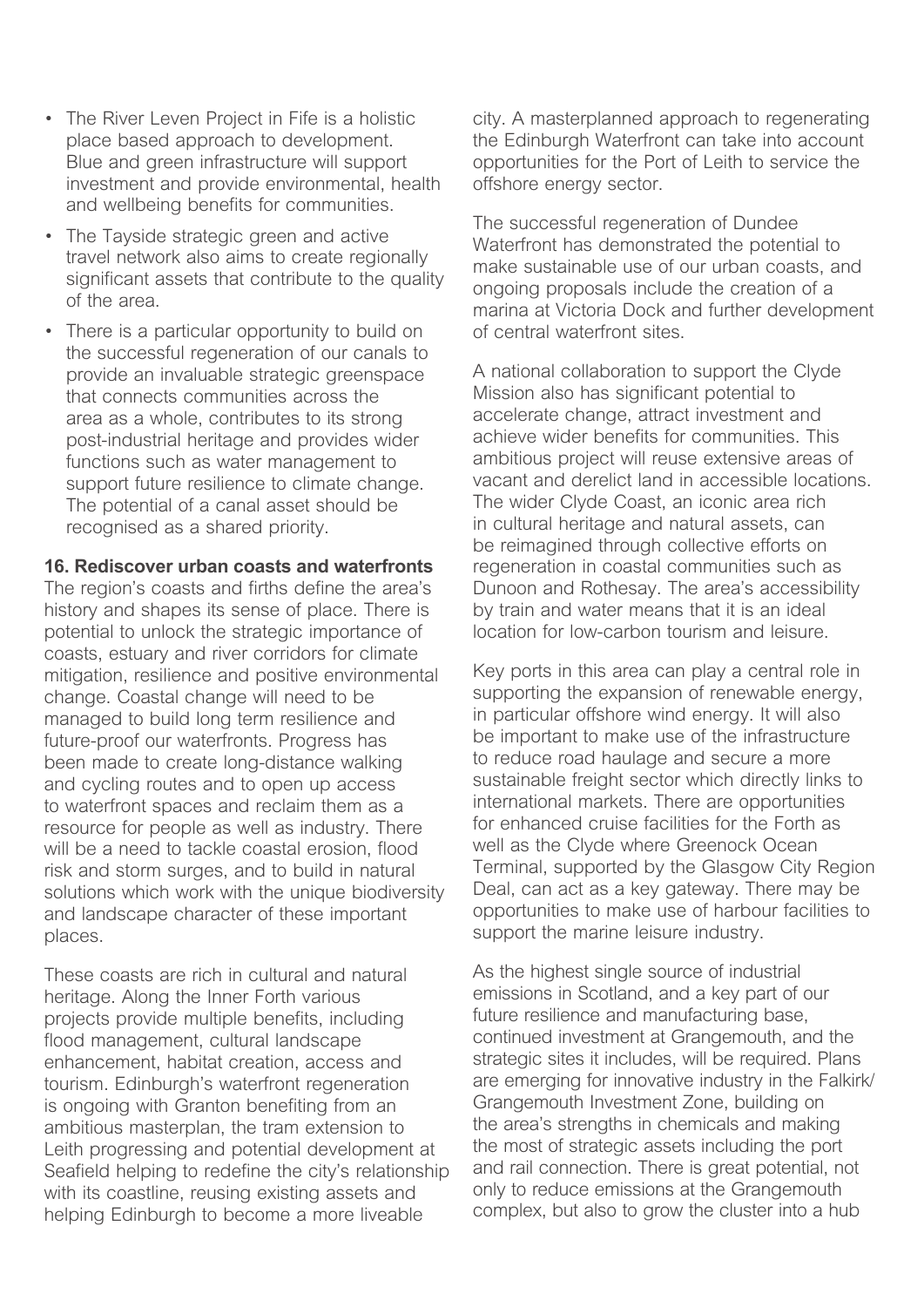*of low-carbon manufacturing that can help unlock wider decarbonisation across the country, with its strategic location, infrastructure, assets and skills base. Opportunities include renewable energy innovation, bioenergy hydrogen production with carbon capture and storage, and repurposing of existing strategic and critical infrastructure such as pipelines. The skills, knowledge and experience that is currently situated there for the petrochemicals sector is a prime resource for the transition to net zero. This can form a focal point in a wider masterplan for Forth Valley that brings together opportunities for energy with the circular economy to support wider investment in green economic opportunities.*

*Hunterston is a strategic asset with deepwater access, where there are plans for new economic development and employment uses. Coastal sites formerly used for baseload power generation – specifically Longannet and Cockenzie – benefit from existing assets and infrastructure that can be repurposed to form the basis of new proposals. At Cockenzie work is ongoing to develop an opportunity for a Climate Evolution Zone to generate employment and provide essential infrastructure for net zero, linked with a new sustainable settlement at Greater Blindwells. There is scope to build on the strategic location and rail connectivity of Longannet to benefit local communities around this part of the Forth. There are further opportunities for a range of economic activities and investment in ports associated with a green economy at Montrose, Dundee, Rosyth, Burntisland, and Methil. The Levenmouth rail link will reconnect Leven to the mainline rail network with new stations at Leven and Cameron Bridge by 2024 subject to consenting processes. This will enhance the communities it serves and contribute positively to the lives of people who live there by unlocking access to social, cultural, employment and educational opportunity.*

*Development of ports on the east coast will also need to take account of the potential for a substantial increase in freight and passenger traffic between Scotland and continental Europe linked to the Scottish Government's objective that Scotland should accede to the European Union as an independent Member State at the earliest possible opportunity.*

## **17. Reuse land and buildings**

*A more liveable Central Belt means that we will need to do more to reuse empty buildings and vacant and derelict land, particularly spaces which have not been used for decades and can be accessed by sustainable modes. This will reduce further urban sprawl and improve local environments. Around 40% of Scotland's vacant and derelict land is concentrated in the Glasgow city region and its redevelopment is a key priority. Edinburgh has committed to building a significant share of future housing development on brownfield sites and progress is being made in Dundee to repurpose disused sites including the creation of a new innovation park on the former Michelin site.*

*A combination of incentives, investment and policy support for productively reusing brownfield land and buildings at risk will be required to steer development away from greenfield locations. Public sector-led development can shape future markets and deliver development in places where change is needed the most and can deliver multiple benefits. Redevelopment should include, but not be limited to, housing development. By de-risking sites and taking an infrastructure-first approach, this land can help to achieve a better distribution of new homes to meet our future needs. This will also reduce pressure in places where growth is no longer sustainable. Key projects include the Dundee Eden Project and redevelopment of Ravenscraig, a longstanding post-industrial site where new development can bring new models of low-carbon living at scale.*

### **18. Invest in net zero housing solutions**

*As well as building new homes to net zero standards, more will need to be done to upgrade the existing housing stock to reduce emissions and adapt to future climate impacts. Energy efficiency, sustainable accessibility, zero emissions heating solutions and water management will be key challenges. Areas which are largely residential and car-based could be diversified by supporting local businesses to provide services including leisure, active living, hospitality and retail.*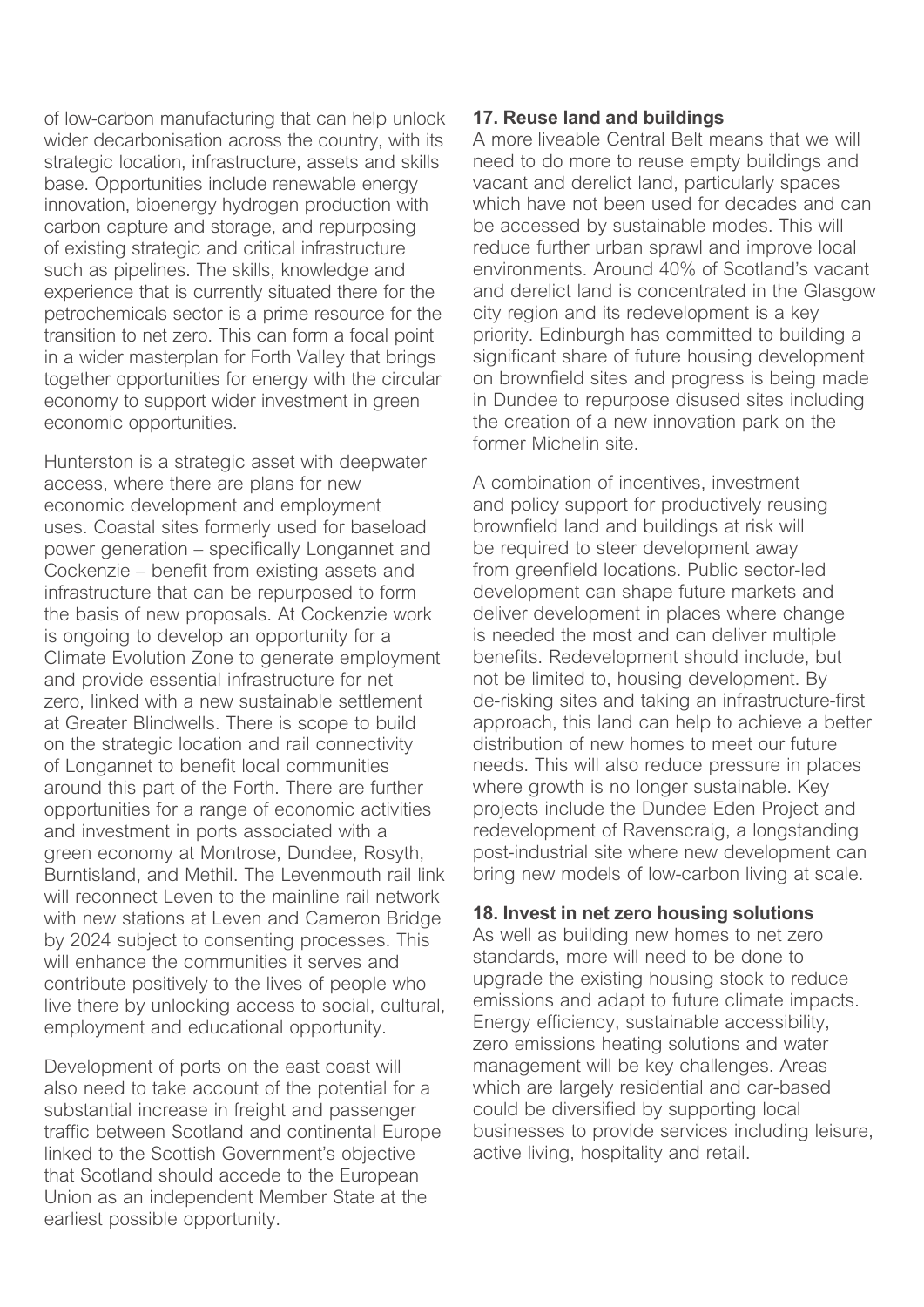*There is a particular pressure for affordable housing solutions in the south east of Scotland and there is also an opportunity for future housing development to help reduce emissions. Edinburgh has committed to building affordable homes at scale, and will need to work with the region to accommodate wider need and demand in a strategic way. Seven strategic sites, supported through the Edinburgh and South East Scotland City Region Deal, could accommodate up to 45,000 homes and associated economic and employment benefits including: Blindwells, Calderwood, Dunfermline, Edinburgh Waterfront, Shawfair, Tweedbank and Winchburgh. The need for proposals to be supported by low carbon transport solutions, in line with the Infrastructure Investment Plan and National Transport Strategy investment hierarchies and infrastructure first approach, will be critical to their success. The Edinburgh and South East Scotland City Deal identifies infrastructure investment and includes a commitment from partners to put in place a regional developer contributions framework building on work undertaken to look at cross boundary transport challenges. These interventions and commitments, taken with the additional transport investment made through the Deal, will ensure the city region continues to grow and flourish. Regionally significant services including healthcare and social care facilities and investment in the learning estate is also planned to support future growth and sustain the wellbeing of existing, new and expanding communities.*

*Emissions from our homes need to be very substantially reduced – by 2030, they must fall by 68% from 2020 levels. There are opportunities to address the impact of climate change on communities whilst also generating renewable heat and facilitating urban cooling from our rivers. Mine water, solar and onshore support for offshore renewables, including development that makes use of existing infrastructure at strategic hubs, all provide opportunities for decarbonisation.*

*There is a continuing need to invest in renewing and improving the capacity of flooding, water and drainage infrastructure to build the resilience of communities. A catchment-scale approach, using nature-based solutions, can also provide benefits for the health and quality of life of Scotland's urban communities particularly where solutions seek to deliver multiple benefits, including biodiversity gain and active travel routes. This approach can also be more costeffective than hard engineering solutions and create lasting jobs. For example, the Glasgow city region recognises the challenges for future adaptation and is identifying sustainable solutions to sea level rise, urban overheating, and water management.*

*Engineered solutions to adapt our water and drainage infrastructure will be required in some circumstances, but should support more natural benefits as far as possible. There is scope to continue, and extend, the lessons from the Metropolitan Glasgow Strategic Drainage Plan to future proof infrastructure in support of the long term growth and development of Edinburgh. The Lothian Drainage Partnership is taking this forward with projects emerging within Edinburgh and at the ClimatEvolution Zone in East Lothian. At a local scale there is significant potential to expand raingardens and sustainable urban drainage systems to help manage surface water as part of blue and green infrastructure for our future cities and towns.*

## **19. Grow a wellbeing economy**

*This area has a diverse business base and is a key engine of growth for Scotland as a whole. There are many clusters of sites and businesses which form the basis of regional propositions for investment. In line with our aspirations to build a wellbeing economy, opportunities for investment and development should be designed to maximise economic, social and environmental wellbeing, rather than focusing on growth alone. A planned approach can help to target future development in areas of significant economic disadvantage so that new and better jobs are more fairly distributed to help address national, regional and more localised inequality.*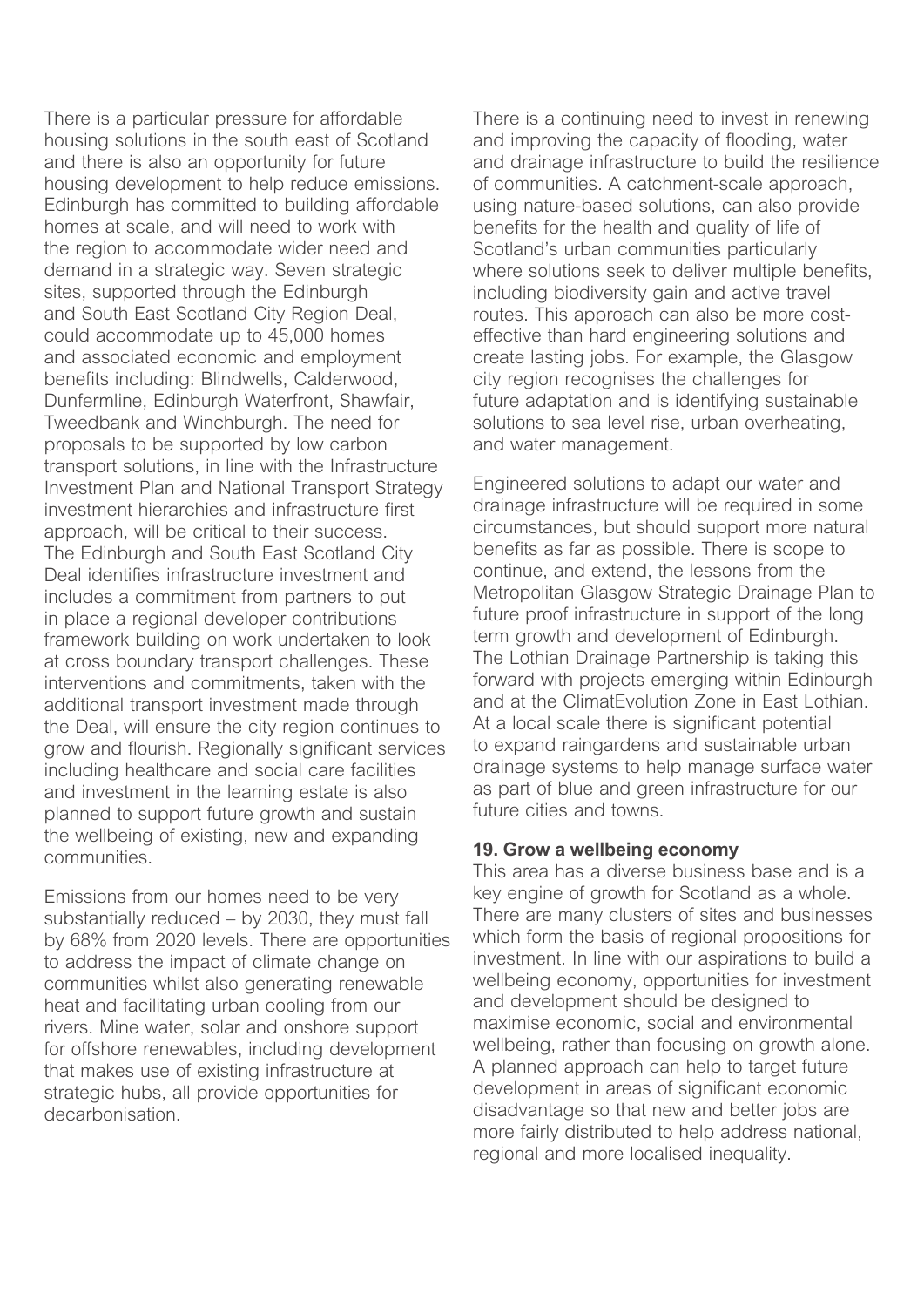*The pandemic has brought obvious challenges but has also unlocked opportunities to take forward new models of working that could better support our wellbeing and improve our places in the longer term. The continued growth of remote and local working and the creation of hubs within groups of settlements could significantly reduce the need to travel, whilst also helping to grow local businesses and communities. Existing offices have the potential to be repurposed to achieve higher density mixed use neighbourhoods with a lower carbon footprint and require careful planning to ensure future communities are properly supported by appropriate services.*

*Many business and investment sites are located along key transport corridors and new approaches may be required as investment transitions away from locations that can only be reached by car towards more accessible areas that are connected by low-carbon and active travel options.*

*A number of clear investment propositions are supported:*

- *• The Clyde Mission will stimulate investment in sites along the Clyde to build a wellbeing economy and achieve a step-change in the quality of the environment for communities. Key sites extend from Greenock Ocean Terminal to Queens Quay, Tradeston, the Broomielaw and Glasgow City Centre, to Clyde Gateway – a longstanding regeneration project which has made exceptional progress in transforming communities and overcoming inequality.*
- *• Aligning with the Clyde Mission, the Ayrshire Councils are working together through their Ayrshire Growth Deal and Community Wealth Building programme to build economic resilience and address unemployment, poverty and inequality across their area, with town centres at the heart of communities. This includes proposals for advanced manufacturing and aerospace engineering which will make use of the existing infrastructure and investment opportunities available at Glasgow and Prestwick airports. Glasgow is already a centre of expertise for*

*manufacturing satellites and will benefit from the associated development of a network of spaceports across the country, whilst supporting wider industry and employment. The Ardeer peninsula is also a significant site for redevelopment of the wider Ayrshire area.*

- *• The Edinburgh City region supports investment in significant clusters including the Bioquarter, Mid Fife, Dunfermline, Guardbridge St. Andrews, Galashiels, Cockenzie, Midlothian and the M8 corridor. A strategy for West Edinburgh is emerging which guides a wide range of uses to create a sustainable extension to the city, with added benefit from associated improvements to the quality of place of existing communities. Proposals focus on locating development on and around existing transport corridors and work is ongoing to improve accessibility including the Edinburgh tram extension. Further investment should take into account the impact of new development on potentially compounding existing capacity constraints and congestion, and prioritise sustainable choices.*
- *• The Tay Cities Region has a strong regional proposal for developing clusters of investment in research and innovation supporting a range of sectors in both urban and rural areas including life sciences, energy, digital, and food production.*

*A wellbeing economy goes beyond strategic investment sites to link more closely with the wellbeing of communities and their local environments. It will be critical to recognise the importance of anchor institutions who can support local investment in our places and natural and historic assets, provide education, employment and other services, and act as community hubs. Communities can drive forward community-led housing initiatives to help meet the needs of local people. Significant investment in our health and social care, justice and learning estates will continue to provide important sources of employment and income for smaller scale local businesses. Town centres throughout this area will also play a critical role in driving a new economic future. The recent town centre review highlights opportunities to*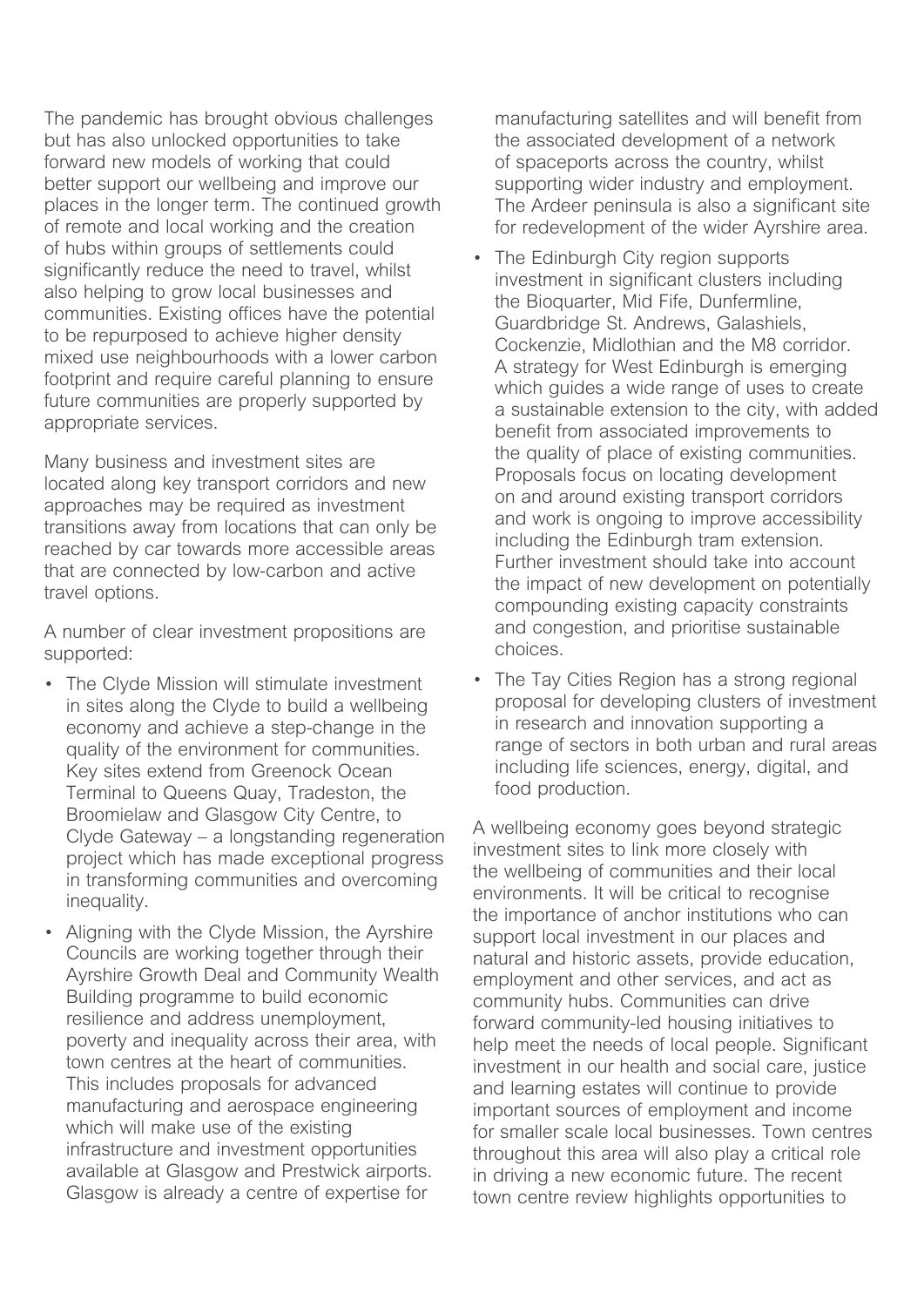*expand the range of services and facilities they offer, reuse redundant buildings and provide new homes for a wide range of people. This in turn will ensure their crucial role in defining our sense of place is protected and enhanced, future-proofing a key asset for Scotland as a whole.*

## **20. Reimagine development on the urban fringe**

*Whilst predominantly urban, this part of Scotland benefits from a rich and diverse rural area and there are many areas where town meets countryside. These green areas and natural spaces are key assets, sustaining communities that could become better places to live if we can achieve this in a way that is compatible with our wider aims for climate change, nature restoration and 20 minute neighbourhoods. The pandemic has demonstrated that many people are looking for more space at home and in their communities. It will be important to plan positively and imaginatively to make sustainable use of the countryside around our cities and towns.*

*These areas have important functions – providing vital ecosystem services and spaces for local food growing, outdoor access and recreation. They support carbon sequestration, including through peatland restoration, woodland creation and conserving natural habitats and there is scope for innovation in key sectors including sustainable food production. Digital connectivity is key to realising the potential for smaller-scale rural development more widely, for example in Ayrshire and South Lanarkshire. We can make use of the area's assets to grow tourism and leisure close to where people live. Within Forth Valley a National Tartan Centre, the Canal corridor, the Frontiers of the Roman Empire: Antonine Wall World Heritage Site, Ochil Hills and Whisky Trail create a unique heritage offering which will support local employment and strengthen the area's sense of place. Tourism is a key theme in the emerging regional economic strategy for the Forth Valley and both the Falkirk Growth Deal and Stirling and Clackmannanshire City Region Deal.*

*There are landscape-scale opportunities within Loch Lomond and The Trossachs National Park to restore and enhance nature and respond to climate change, including through woodland creation and peatland restoration, as well as natural flood risk management. The National Park will continue to support the quality of life and health of the urban population and its future priorities include new infrastructure provision to provide a quality visitor experience and support people to connect with nature, as well as a greener tourism sector supported by innovative low carbon transport solutions. Long-distance active travel and rail routes have untapped potential to provide sustainable tourism solutions. The area's communities can adapt to support more localised living and working opportunities, with improved digital connectivity and affordable housing. More integrated planning and land management offers opportunities to support land use change and reduction of greenhouse gas emissions. The approach also links with and relates to the action area to the north.*

## **21. Improve urban accessibility**

*A focus on community wealth building, together with growing opportunities for longer term remote working, could address the high levels of transport movement by private car and challenges of congestion and air pollution across the area. Local living, including 20 minute neighbourhoods, will help to minimise future commuting and ensure jobs and income can be spread more evenly across the area. Accessibility and transport affordability can support more resilience which benefits communities who are less connected.*

*By putting in place mass transit systems for Edinburgh through plans to extend the tram network, and for Glasgow including the Glasgow Metro and multi-modal connectivity, we have an opportunity to substantially reduce levels of carbased commuting, congestion and emissions from transport at scale.*